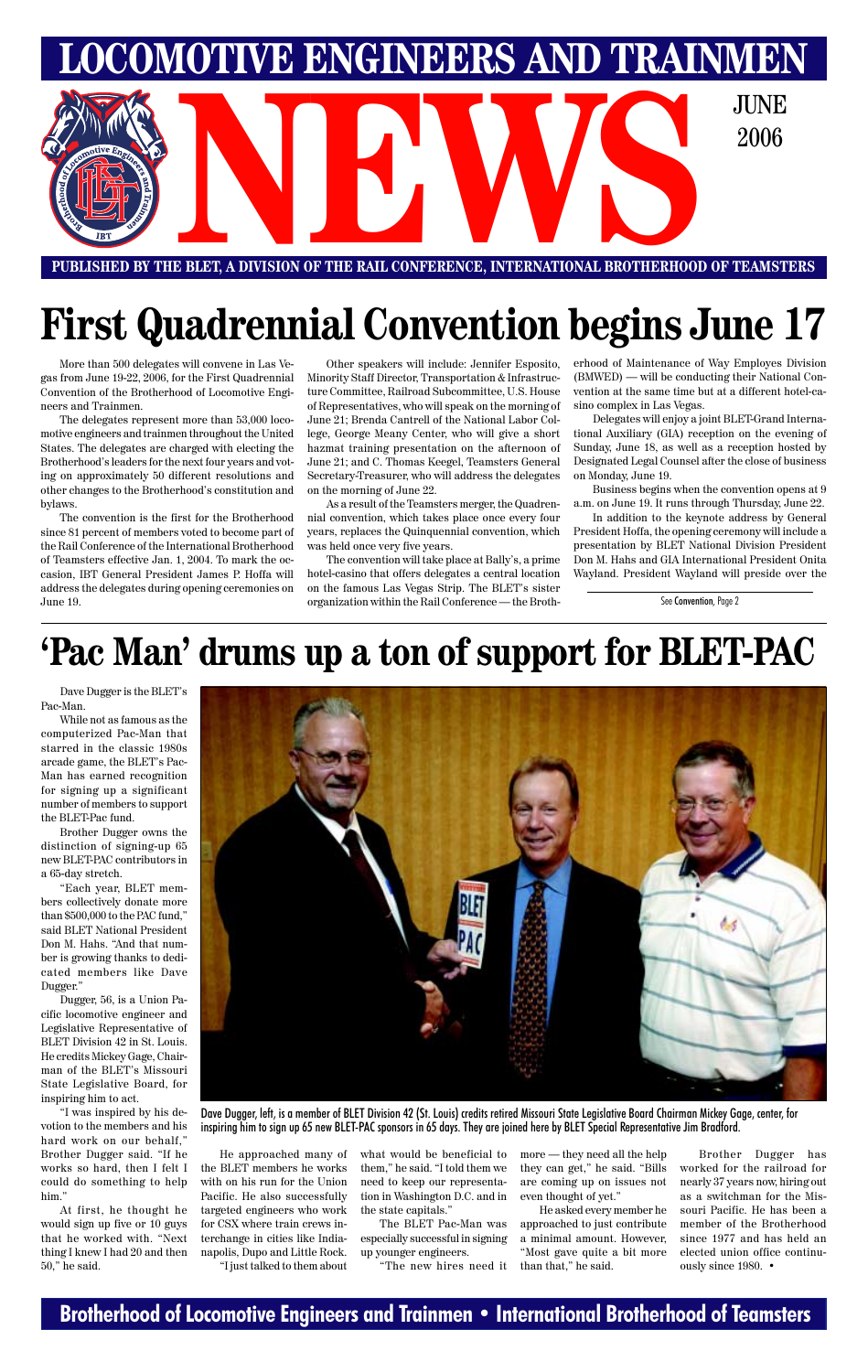## **BLET NEWS**

Jeff Worthington was elected as the new Chairman of the Utah State Legislative Board at their Quadrennial meeting in Salt Lake City on May 19.

Chairman Worthington is a member of BLET Division 846 in Salt Lake City, Utah, and a Union Pacific engineer. He has been a BLET member since 1989.

He was elected to replace long-time Chairman Walt Webster, who is stepping down to plan his retirement.

"The Utah State Legislative Board would like to recognize Walt Webster for his service and dedication to the Brotherhood," Worthington said. "He did a terrific job of bringing our Board into good standing with all political offices and departments in the State of Utah."

Other officers elected at the meeting include: 1st Vice Chairman John Sloan, a member of Division 221 (Provo, Utah); 2nd Vice Chairman Allen Platt, a member of Division 51 (Salt Lake City); and Secretary-Treasurer Patrick Whalen, a member of Division 349 (Salt Lake City).

The officers of the new Board are a diverse group, representing railroad workers from the Union Pacific Railroad, Amtrak and the Utah Railway.

Featured speakers at the meeting included Utah State Senator Ed Mayne; Salt Lake County Mayor Peter Corroon; and Mathew Leebove, State Coordinator, Government Affairs Department — International Brotherhood of Teamsters.

Also in attendance were: Mike Muscha, Regional Chairman and North Dakota State Legislative Board Chairman; Pat McDaniels, Secretary-Treasurer of the Nevada State Legislative Board; Gary Mayer, LR of Division 681 (Milford, Utah); Mike Staley, LR of Division 374 (Ogden, Utah); John Greenwood, LR of Divi-



## **Worthington new Utah Legislative Board Chairman**

The Brotherhood of Locomotive Engineers and Trainmen reached a tentative contract agreement with the Montana Rail Link (MRL) on May 19 that applies to approximately 400 BLET-represented operating employees.

If approved, the five-year contract would provide a 16 percent general wage increase over the life of the agreement, a \$1,000 signing bonus, and a host of other improvements.

The BNSF/MRL General Committee of Adjustment mailed the proposed agreement, ballots and related materials to BLET members on May 18. Copies of the agreement along with a synopsis is available on the General Committee website, www.bletbnsfmrl.org. If approved, the contract would become effective on April 1, 2006. The first general wage Increase of 4 percent would have a retroactive April 1 application to all pay rates. The agreement also includes an increase to the 401(k) match program worth 1 percent in annual wages as well as enhancements to holiday pay, bereavement leave, and deadheading (travel time) rules.

The agreement also permanently reduces entry rates

Pacific Harbor Line, Inc., a BLET-represented property headquartered in Wilmington, Calif., is in need of experienced locomotive engineers with conductor experience to work in the Los Angeles/Long Beach, Calif., area.

Pacific Harbor Line provides rail transportation, maintenance and dispatching services to the Ports of Long Beach and Los Angeles, which together form the third largest container port in the world.

Applicants should contact Mike Stolzman, General Superintendent, at the address below. Application forms are available on the Pacific Harbor Line website at:

http://www.anacostia.com/pdfs/PHLEmpApp0407.pdf

Completed applications should be sent to:

**M.D. (Mike) Stolzman General Superintendent Pacific Harbor Line 340 Water Street Wilmington, CA 90744 Fax (310) 834-1342**

### **Pacific Harbor Line** BLET JOB BANK

### Convention Continued from Page 1

Members and guests attending the quadrennial meeting of the Utah State Legislative Board (USLB), from left: John Sloan, USLB 1st Vice Chairman (Utah Railway); Walt Webster, former USLB Chairman; Alan Platt, USLB 2nd Vice (Amtrak); Utah State Senator Ed Mayne; Jeff Worthington, USLB Chairman (UPRR); Pat McDaniels; Robert Rock; Patrick Whalen, USLB Secretary-Treasurer; Gary Mayer; Mike Staley; Mike Muscha, NASLBC Regional Chairman; and John Greenwood.

sion 136 (Ogden, Utah); and Robert Rock, LR of Division 713 (Salt Lake City).

"I would also like to thank Brother Mike Muscha for taking the time to fly out here and attend our meeting," Chairman Worthington said.

Brother Muscha praised Walt Webster for his years of service to the Brotherhood.

"It was a honor to be a guest at the Utah State Legislative Board's Quadrennial meeting in Salt

Lake," he said. "Walt Webster and his Board need to be honored for their excellent work through the years for the members in Utah. We fully understand that Walt had to work in a very 'red' state. His accomplishments must be recognized.

"Walt decided to pass the torch on so he and his wife Ann can plan their retirement. He has left the Board in excellent shape and to a very competent group of officers." •

> BLET's Memorial Plaque dedication ceremony. The plaque honors BLET members that have been killed in the line of duty since 1989.

> Also during the opening ceremony, delegates will hear reports from the various convention committees, including the Work Committee, Bylaws Committee, Salaries Committee, and Credentials Committee.

> The nominations of National Division officers are expected to take place on the afternoon of June 19, with runoff elections concluding on June 22. •

for affected new employees to six months at 90 percent with all pay at 100 percent after that point. The reduced entry rate provision would apply to all existing employees currently working under entry rates.

The BLET bargaining team was lead by General Chairman Dennis Pierce with Vice President Steve Speagle assigned to assist the team. First Vice General Chairman Matt Wilson, Division 262 Local Chairman Randy Smith and Division 232 Local Chairman Joe Zawada made up the rest of the BLET bargaining team. "In my humble opinion these improvements were made possible by the BLET Bargaining Team's unified approach to addressing the issues before us," General Chairman Pierce said. "That group, Vice President Speagle, Vice General Chairman Wilson, Local Chairman Zawada, Local Chairman Smith and myself met to establish our course in the round and then worked together with a common focus to pursue that course. My hat is off to the team. We could not have accomplished what we did without everyone contributing to every step in the process."

BLET National President Don Hahs applauded the team's efforts in obtaining a non-concessionary agreement, especially their efforts to hold the line on employee contributions to health and welfare costs.

"The proposal not only holds the line on increases to the current employee health and welfare contributions, but the employees' benefit plan was improved to include limited coverage of physical exams as well as a reduction in the waiting period for short term disability benefits," he said.

All members of the bar-

gaining team attended meetings throughout the last week of May and into early June to discuss the proposal with BLET members.

"This issue is very important to the BLET membership on MRL and we look forward to meeting with them to go through the proposal line by line so that they have the opportunity to fully understand all of the changes in the agreement," Pierce said.

Membership ballots are due back in late June. •

### **BLET, Montana Rail Link reach 5-year tentative agreement**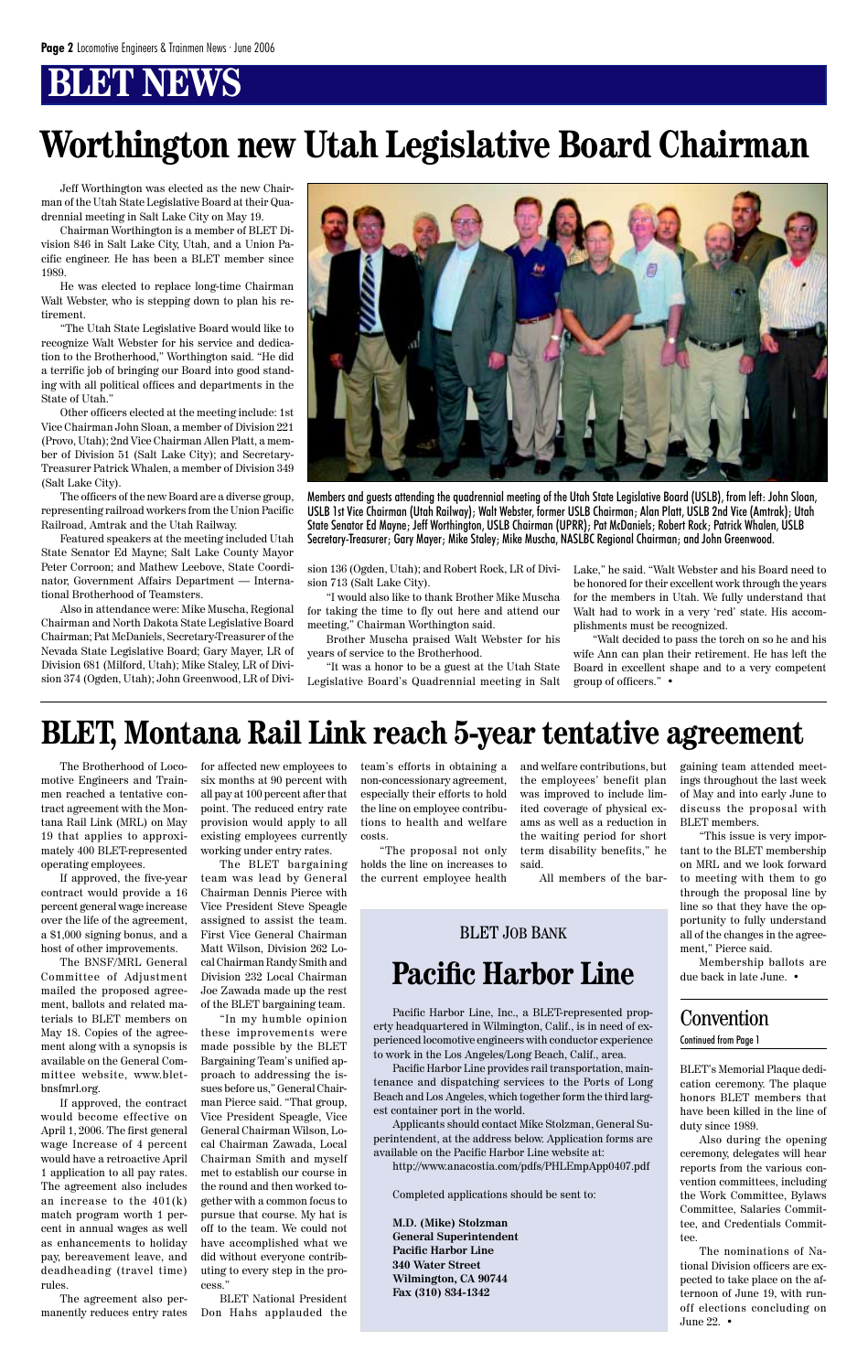## **BLET NEW**

### Burlington Northern Santa Fe Canadian National Railway



"This quarter was positive for us in many ways," said Jim Young, president and chief executive officer. "We experienced record growth in our business, moved these volumes more efficiently and improved our bottom-line results. Most importantly, we provided better service to our customers."

Operating income in the first quarter of 2006 was \$605 million compared to \$313 million for the same period in 2005 – a 93 percent improvement.

First quarter 2006 commodity revenue was an all-time record of \$3.5 billion, up 18 percent, compared to \$3.0 billion in 2005. Drivers of the increase were a 4 percent increase in volumes as well as increased fuel surcharge revenue and yields.

First quarter 2006 average revenue per car was at an all-time best \$1,481, versus \$1,306 in the first quarter of 2005. The operating ratio improved to 83.7 percent in the first quarter of 2006 from 90.1 percent in the first quarter 2005.

The failroad's 2006 average quarterly fuel price of \$1.87 per gallon compares to \$1.45 per gallon paid a year ago.

The following revenue areas were up vs. the same quarter of 2005: Agricultural up 26 percent; automotive, industrial products and intermodal each up 23 percent; chemicals up 14 percent; and energy up 5 percent. •

### Union Pacific Corp.

aaaaaaaaaaaaaaaaaaaaaaaaaaaaaaaaaaaaaaaaaaaaaaaaaaaaaaaaaaaaaaaaaaaaaaaa aaaaaaaaaaaaaaa

.<br>.<br>.



aaaaaaaaaaaaaaaaaaaaaaaaaaaaaaaaaaaaaaaaaaaaaaaaaaaaaaaaaaaaaaaaaa aaaaaaaaaaaaaaaaaaaaa

**Burlington Northern Santa Fe** Canadian National Railway<br> **A** All Me repeat avec the consideration of the consideration of the consideration of the consideration of the consideration of the consideration of the considerat Operating expenses for the quarter increased by four per cent to C\$1,222 million, driven largely by a significant increase in fuel costs, as well as increased expenses for purchased services and material, and depreciation and amortization. These increases were partly offset by the favourable C\$35-million translation impact of the stronger Canadian dollar on U.S. dollar-denominated operating expenses. •

BNSF reported record first-quarter earnings of \$1.09 per diluted share, a 31-percent increase over first-quarter 2005

earnings of \$0.83 per diluted share. First-quarter 2006 freight revenues increased \$470 million, or 16 percent, to a first-quarter record of \$3.37 billion compared with \$2.90 billion in the prior year. The 16-percent increase in revenue is attributable to growth in unit volumes, rates and fuel surcharges. Revenue for the first quarter of 2006 included fuel surcharges of approximately \$350 million compared with approximately \$170 million in the first quarter of 2005.

Highlights of the quarter include:

• Quarterly freight revenues increased to \$3.37 billion, or 16 percent, on 5 percent volume growth compared with the same 2005 period.

• Quarterly operating income of \$792 million increased \$158 million, or 25 percent, compared with the same 2005 period.

• Quarterly operating ratio improved to 76.5 percent from 78.1 percent for the same quarter of the prior year. •

### Canadian Pacific Railway CSX Transportation



On April 20, CN reported its financial and operating results for the three-month period ended March 31, 2006. First-quarter 2006 financial highlights

• Diluted earnings per share

(EPS) of C\$0.66, an increase of 27 percent over first-quarter 2005 diluted EPS of C\$0.52;

- Net income of C\$362 million, up 21 percent;
- Operating income of C\$625 million, an increase of 19 percent; and

• Record first-quarter operating ratio of 66.2 per cent, a 3.0-percentage point improvement over the year-earlier quarter.

• Operating income of \$61.3 million, a 20.2 percent increase over combined . a first-quarter record; and first quarter 2005;

• Consolidated revenues of \$388.4 million, increased 5.5 percent over com- cent.



NS reported first-quarter net income of \$305 million, or

\$0.72 per diluted share, an increase of 57 percent compared with \$194 million, or \$0.47 per diluted share, for the first quarter of 2005.

Railway operating revenues of \$2.3 billion were the highest of any quarter in Norfolk Southern's history and improved 17 percent compared with \$1.96 billion in the first quarter of 2005. Highlights include:

• Net income increased 57 percent to \$305 million,or \$0.72 per diluted share; • Income from railway operations climbed 37 percent to \$551 million and set

• The railway operating ratio improved 3.3 percentage points to 76.1 per-

Coal revenues climbed \$92 million, or 20 percent, to \$559 million, compared • Consolidated operating ratio of 84.2 percent, improved from combined first with the same period last year, primarily a result of higher average revenues and a 4 percent increase in coal volumes. •

Canadian Pacific  **Railway said its first-quarter** profits increased by 38 percent to \$111 million. Earnings for the quarter ended March 31 amounted to 69 cents a diluted share, up from 50 cents

on \$80.7 million profit a year earlier. Before one-time items, profit totaled 74 cents per share. Highlights include:

• Excluding foreign exchange losses on long-term debt, diluted earnings per share increased 40 percent to \$0.74 from \$0.53;

- Operating ratio improved 3 percentage points to 79.4 per cent;
- Revenue increased 10 per cent to \$1,111 million; and
- Operating expenses up 1 per cent, excluding the impact of higher fuel prices

Freight revenue in the quarter grew by double-digits in four of CPR's seven business lines, with grain leading the way at 28 per cent, industrial and consumer products up 13 per cent, and intermodal and automotive each growing 12 per cent. This more than offset the declines in coal and sulphur and fertilizer  $\,$  . from the last year's first quarter. volumes. •



CSX Corporation posted a sharp decline in first-quarter profit from year-ago results that included a gain on the sale of operations. Earnings declined to \$245 million, or \$1.06 per share, for the January-March period from \$579 million, or \$2.56 per share, a year ago. The year-earlier results included

a gain of \$425 million, or \$1.88 per share, from the sdale of its international terminals business. Looking only at ongoing operations, per-share earnings surged 56 percent year over year, CSX said.

First quarter 2006 earnings were driven by stronger Surface Transportation results, which include the Company's rail and intermodal businesses.

- First quarter highlights include:
- Record revenues of \$2.3 billion on strong overall demand;

• Record operating income of \$487 million, up 39 percent from the same quarter last year; and

• Record first quarter operating ratio of 79.1 percent, improved 4.2 points

Revenue rose to \$2.33 billion from \$2.11 billion in the prior-year period. •

### Kansas City Southern Norfolk Southern



**UNION PACIFIC** 

Kansas City Southern posted better-than-expected quarterly profit on higher margins, improved service, fuel surcharges and rising prices, sending its shares up 10 percent. The company said it expects a "strong pricing environment in the United States and Mexico for the rest of the year" and substantial cost improvements from placing its Mexican unit on the same computer platform as the rest of its operations. The company took over full control of its Mexican unit, Kansas City South-

ern de Mexico SA, when it bought the 51 percent stake of Mexican logistics company Grupo TMM SA in April 2005. Quarterly highlights include:

bined first quarter 2005 revenues; and

quarter 2005 operating ratio of 86.2 percent. •

Union Pacific Corp. said first-quarter earnings more than doubled on record growth and improved efficiency. The company reported quarterly net profit of \$311 million, or \$1.16 a share, compared with \$128 million, or 49 cents a share, a year earlier.

The company reported revenue for the quarter of \$3.7 billion compared with \$3.2 billion a year earlier. The \$3.7 billion represented the best first quarter earnings ever posted by the company.

Highlights for the quarter include:

• First quarter 2006 earnings more than doubled to \$1.15 per diluted share;

• Commodity revenue was an all-time quarterly record of \$3.5 billion, up 18 percent;

• Operating income grew 93 percent to \$605 million; and

• First quarter 2006 operating ratio improved 6.4 points to 83.7 percent.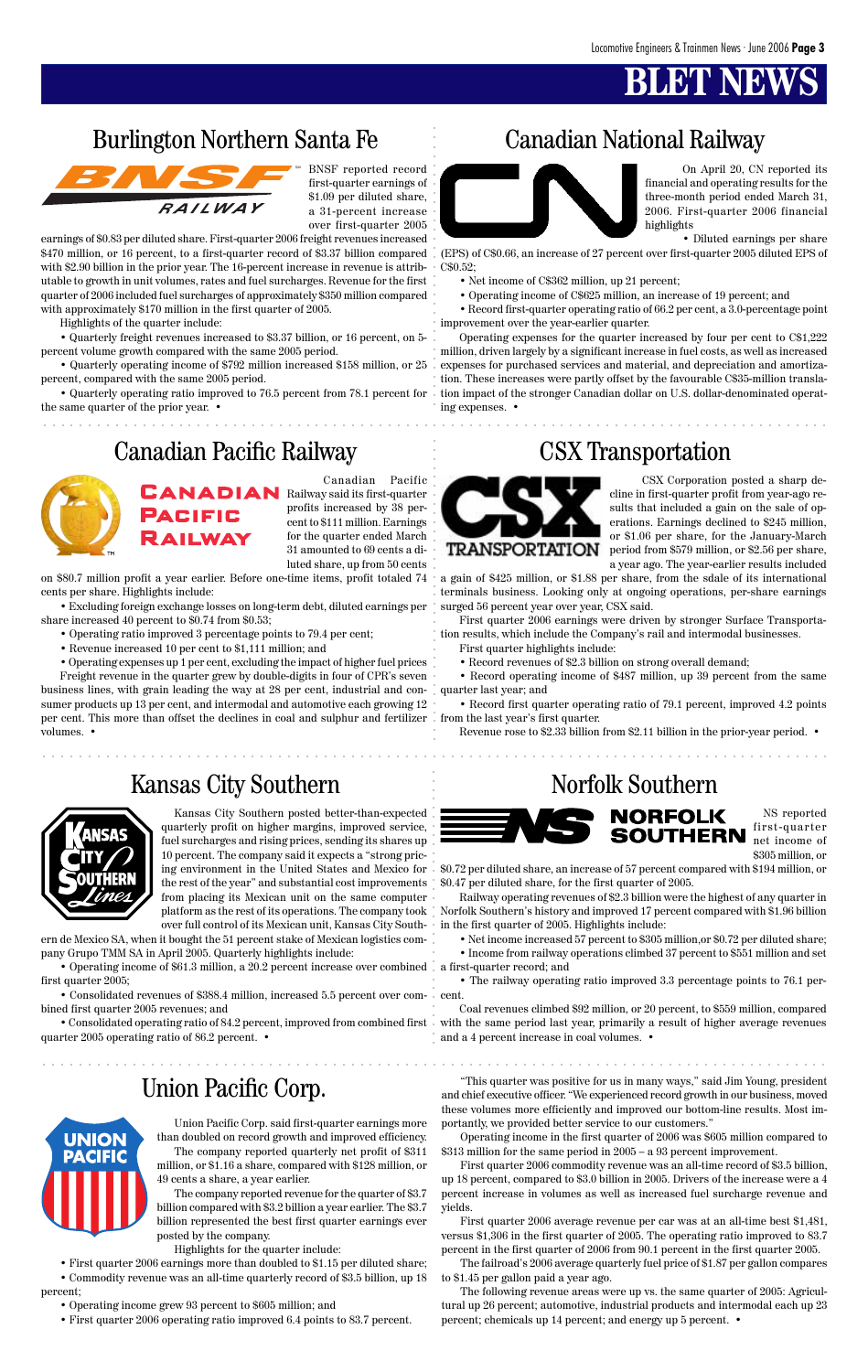## **RAILROAD RETIREMENT NEWS**

Many railroad employees have at some time served in the Armed Forces of the United States. Under certain conditions, their military service may be credited as rail service under the Railroad Retirement Act.

The following questions and answers provide information on how military service may be credited towards railroad retirement benefits.

#### **1. Under what conditions can military service be credited as railroad service?**

The intent behind the crediting of military service under the Railroad Retirement Act is to prevent career railroad employees from losing retirement credits while performing active duty military service during a war or national emergency period. Therefore, to be creditable as railroad service under the Railroad Retirement Act, active duty service in the U.S. Armed Forces must be preceded by railroad service in the same or preceding calendar year. With the exceptions noted later, the employee must also have entered military service when the United States was at war or in a state of national emergency or have served in the Armed Forces involuntarily. Military service is involuntary when an employee is required by law, such as Selective Service System conscription or troop call-up from a reserve unit, to leave railroad service to perform active duty military service.

Only active duty military service is creditable under the Railroad Retirement Act. A person is considered to have been on active duty while commissioned or enrolled in the active service of the Armed Forces of the United States (including the U.S. Coast Guard); or while ordered to Federal active duty from any reserve component of the uniformed Armed Forces.

**2. What are some examples of creditable service performed by a member of a reserve component, such as the Army Reserve?**

Any military service a reservist was required to perform as a result of a callup to active duty, such as during the current partial mobilization, would be creditable under the Railroad Retirement Act, so long as the military service was preceded by railroad service in the same or preceding year.

Annual training duty as a member of a reserve component of a uniformed service is also considered active duty and may be creditable, provided the employee service requirement is met. The period of active duty for training also includes authorized travel time to and from any such training duty. However, weekend alone or evening reserve duty is not credit-

able. Active duty in a State National Guard or State Air National Guard unit may be creditable only while the reservist was called to Federal active duty by the Congress or President of the United States. Emergency call-up of

the National Guard by a governor for riot or flood control would not be creditable.

#### **3. What are the dates of the war or national emergency periods?**

The creditable periods that affect current retirements are:

• Sept. 8, 1939, through June 14, 1948.

• Dec. 16, 1950, through Sept. 14, 1978.

• Aug. 2, 1990, to date as yet undetermined.

If military service began during a war or national emergency period, any active duty service the employee was required to continue in beyond the end of the war or national emergency is creditable, except that voluntary service extending beyond September 14, 1978, is not creditable.

Railroad workers who voluntarily served in the Armed Forces between June 15, 1948, and December 15, 1950, when there was no declared national state of emergency, can be given railroad retirement credit for their military service if they:

• performed railroad service in the year they entered or the year before they entered military service, and;

• returned to rail service in the year their military service ended or in the following year, and;

• had no intervening nonrailroad employment.

**4. How can military service be used to increase benefits paid by the Railroad Retirement Board?**

Railroad retirement annuities are based on length of service and earnings. If military service is creditable as railroad service, a person will receive additional compensation credits for each month of creditable military service and railroad service credit for each active military service month not al-

> ready credited by actual railroad service.

Creditable military service may be used in addition to regular railroad service to meet certain service requirements, such as the basic 10-year or 5-year service requirements for a regular annuity, the 20-year require-

ment for an occupational disability annuity before age 60, the 25-year requirement for a supplemental annuity, or the 30-year requirement for early retirement benefits.

**5. Can United States Merchant Marine service be creditable for railroad retirement purposes?**

No. Service with the Merchant Marine or civilian employment with the Department of Defense is not creditable, even if performed in wartime.

**6. Are railroad retirement annuities based in part on military service credits reduced if other benefits, such as military service pensions or payments from the Department of Veterans Affairs, are also payable on the basis of the same military service?**

No. While railroad retirement employee annuities are subject to reductions for dual entitlement to social security benefits and, under certain conditions, Federal, State, or local government pensions, as well as certain other payments, railroad retirement employee annuities are always exempt from reduction for military service pensions or payments by the Department of Veterans Affairs.

**7. Are the unemployment and sickness benefits payable by the Railroad Retirement Board affected if an employee is also receiving a military service pension?**

Yes. The unemployment and sickness benefits payable by the Board are affected if a claimant is also receiving a military service pension. However, payments made by the Department of Veterans Affairs will not affect railroad unemployment or sickness benefits.

When a claimant is receiving a military service pension or benefits under any social insurance law for days in which he or she is entitled to benefits under the Railroad Unemployment Insurance Act, railroad unemployment or sickness benefits are payable only to the extent to which they exceed the other payments for those days. In many cases, the amount of a military service pension precludes the payment of unemployment or sickness benefits by the Board. Examples of other such social insurance payments are civil service pensions, firefighters' and police pensions, and workers' compensation payments. Claimants should report all such payments promptly to avoid having to refund benefits later.

#### **8. Can proof of military service be filed in advance of retirement?**

Railroad employees are encouraged to file proofs of their military service well in advance of retirement. The information will be recorded and stored electronically until they actually retire. This will expedite the annuity application process and avoid any delays resulting from inadequate proofs.

If employees do not have an official record of their military service, their local Railroad Retirement Board office will explain how to get acceptable evidence. All evidence brought or mailed to a Board office will be handled carefully and returned promptly.

**9. How can an employee get more information about the crediting of military service by the Railroad Retirement Board?**

For more information, an employee should contact the nearest office of the Railroad Retirement Board. Most Board offices are open to the public from 9:00 a.m. to 3:30 p.m., Monday through Friday, except on Federal holidays.

Employees can find the address and phone number of the Board office serving their area by calling the automated toll-free RRB Help Line at 1-800- 808-0772. They can also get this information from the Board's Web site at



### **Credit for military service under the Railroad Retirement**

The U.S. Railroad Retirement Board will offer free informational conferences for elected officers of the Brotherhood of Locomotive Engineers and Trainmen throughout 2006. Additional conferences may be added to the list as dates and locations become available.

Registration for all conferences begins at 8 a.m. The programs begin promptly at 8:30 a.m. and end at 12:30 p.m.

**June 23 • Duluth, Minn.** Radisson Hotel, 505 W. Superior St.

**September 15 • Fort Worth, Texas** Holiday Inn South 100 East Alta Mesa Blvd.

**October 6 • Huntington, W. Va.** Ramada Inn Limited 3094 16 Street

### 2006 Railroad Retirement Board informational conferences

**November 17 • Metairie, La.** Plumbers & Steam Fitters Union Hall Service Road West (Corner of Severn and I-10 Service Rd.)

> **December 8 • Tampa, Fla.** Crowne Plaza Sable Park 10221 Princess Palm Avenue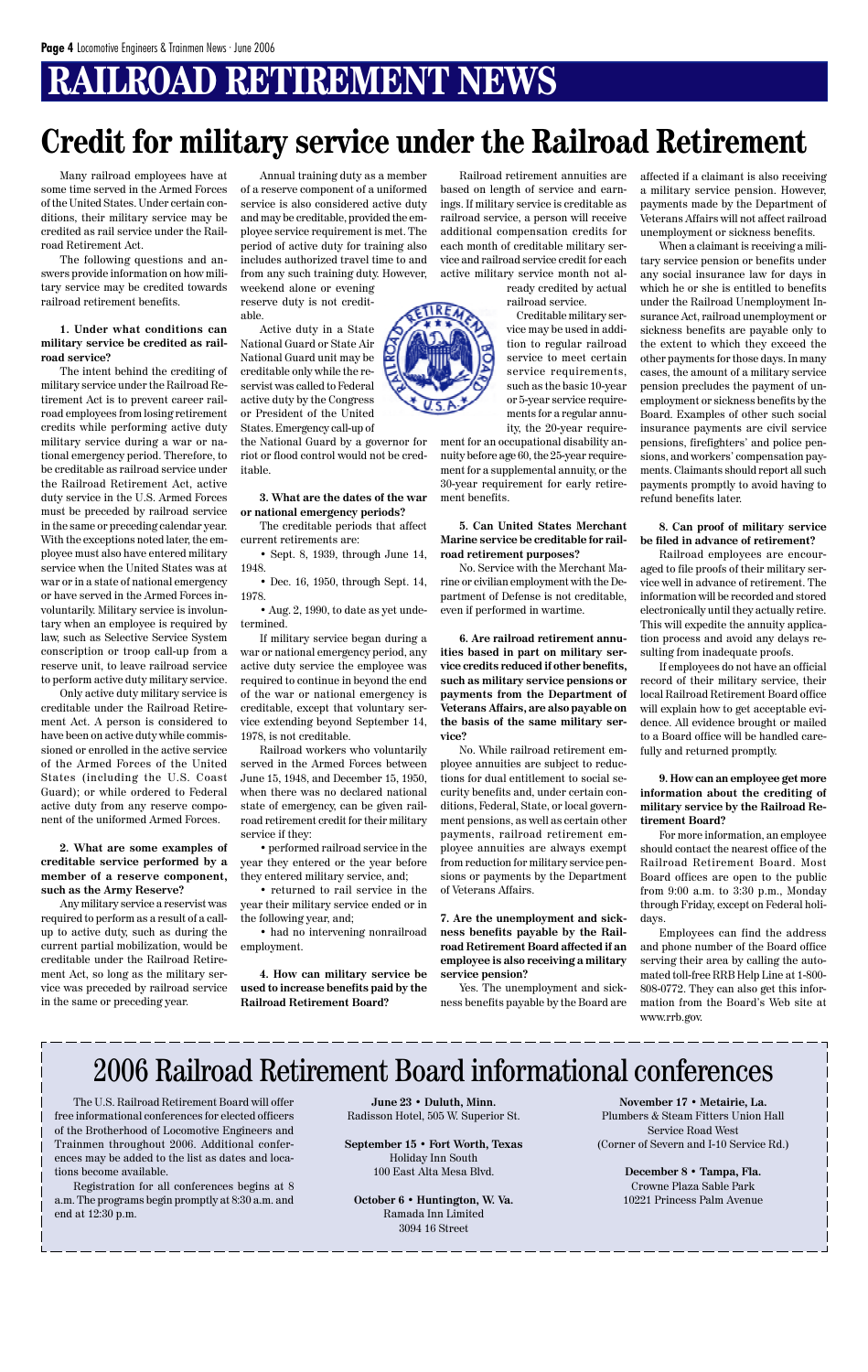## **RAILROAD RETIREMENT NEWS**

## **Acting for impaired Railroad Retirement beneficiaries**

The Railroad Retirement Board's policy is that every annuitant has the right to manage his or her own benefits. However, when physical or mental impairments make a railroad retirement annuitant incapable of properly handling benefit payments, or where the Board determines that the interests of the annuitant so require, the Board can appoint a representative payee to act on the annuitant's behalf. A representative payee may be either a person or an organization selected by the Board to receive benefits on behalf of an annuitant. The following questions and answers provide information for family members, or others, who may have to act on behalf of an annuitant.

#### **1. Does the Railroad Retirement Board have legal authority to appoint a representative payee for an annuitant?**

The Railroad Retirement Act gives the Board authority to determine whether direct payment of benefits, or payment to a representative payee, will best serve an annuitant's interest. The Board can appoint a representative payee regardless of whether there has been a legal finding of incompetence or commitment and, depending on the circumstances in a particular case, the Board can select someone other than the individual's legal representative to be the representative payee.

#### **2. What if a person has been given power of attorney by a beneficiary?**

Power of attorney is a legal process where one person grants another the authority to transact certain business on his or her behalf; but the Railroad Retirement Board, like the Social Security Administration, does not recognize power of attorney for purposes of managing benefit payments for a beneficiary. For this purpose, the Board uses the position of representative payee.

**3. Why doesn't the Board recognize power of attorney?**

The Railroad Retirement Act protects a person's right to receive benefits directly and to use them as he or she sees fit by prohibiting the assignment of benefits. Power of attorney creates an assignment-like situation that is contrary to the protections given by this law. The Act likewise gives the Board exclusive jurisdiction in determining whether to appoint a representative payee for an annuitant. If the Board recognized power of attorney, the Board would be deferring to a designation made by someone outside of the agency and would, in effect, be abdicating its responsibility to the annuitant.

Also, events often occur which may affect an annuitant's eligibility for benefits. The responsibility for reporting these events to the Board is placed, by law, directly on the annuitant or the annuitant's representative payee. When benefits are accepted, the annuitant or his or her payee attests to a continued eligibility for such benefits. And if payments are misused, they can be recouped from the payee. This is not true with power of attorney.

#### **4. How are these representative payees selected?**

Generally, the Board's local field offices determine the need for a representative payee and interview potential payees. The field office also advises the payee of his or her duties, monitors the payee, investigates any allegations of misuse of funds, and changes the method of payment, or the payee, when appropriate.

The Board provides 15 days' advance notice to an annuitant of its intent to appoint a representative payee, and the name of the payee, in order to allow the annuitant a period of time in which to contest the appointment.

#### **5. What are the primary duties and responsibilities of a representative payee?**

The payee must give first consideration to the annuitant's day-to-day needs. This includes paying for food, shelter, clothing, medical care and mis-

cellaneous personal needs. Beyond day-to-day needs, railroad retirement benefits may be used for other expenses.

The payee is also responsible for reporting events to the Board that affect the individual's annuity, and is required to account for the funds received on behalf of the annuitant.

In addition, since railroad retirement benefits are subject to Federal income tax, a representative payee is responsible for delivering the benefit information statements issued each year by the Board to the person handling the annuitant's tax matters.

Periodically, the payee will be asked to complete a report which includes questions regarding how much of the railroad retirement benefits available during the year were used for the support of the beneficiary, how much of the benefits were saved, and how the savings were invested. In order to complete the questionnaire correctly, a payee must keep current records of the railroad retirement benefits received and how the benefits were used. The records should be retained for four years.

#### **6. What are a representative payee's primary responsibilities for an annuitant's Medicare coverage?**

When an annuitant requires covered medical services, the payee must have the annuitant's Medicare card available. The payee must also keep records of the services received and the expenses incurred or paid, just as for any other usage of railroad retirement benefits.

#### **7. What if an annuitant is confined to an institution?**

When annuitants are in a nursing home, hospital or other institution, their railroad retirement benefit payments should be used to meet the charges for their current maintenance. Current maintenance includes the usual charges the institution makes for providing care and services.

The payee should use the benefit

payments to aid in the annuitant's possible recovery or release from the institution, or to improve his or her living conditions while confined. Payments may be used to provide such items as clothing, personal grooming supplies, transportation of relatives to visit the patient, trial visits to relatives, medical and dental care, and reading materials and hobby supplies.

#### **8. How should railroad retirement benefits not immediately required to meet an annuitant's needs be handled?**

Benefit payments which will not be needed in the near future must be saved or invested unless they are needed for the support of the annuitant's legally dependent spouse or child, or to pay creditors under certain circumstances. It is recommended that conserved funds be held in interest-bearing accounts. Preferred investments are Federally-insured or State-insured accounts at financial institutions and obligations of, or those backed by, the Federal Government, such as U.S. Savings Bonds.

Funds should not be kept in the home where they may be lost or stolen, nor can they be mingled with the payee's own funds or other funds.

**9. How can a person get more information about being appointed as a representative payee, or whether the use of railroad retirement benefits for a particular purpose would be proper?**

For more information, a person should contact the nearest office of the Railroad Retirement Board. Most Board offices are open to the public from 9:00 a.m. to 3:30 p.m., Monday through Friday.

Persons can find the address and phone number of the Board office serving their area by calling the automated toll-free RRB Help-Line at (800) 808- 0772. They can also get this information from the Board's Web site at www.rrb.gov. •

Locomotive Engineers & Conductors Mutual Protective Association

#### 535 Griswold • Suite 1210 • Detroit, MI 48226-3689

**(800) 514-0010 • (313) 962-1512 FAX: (877) 633-1910 • E-MAIL: lecmpa1910@lecmpa.org • WEB: www.lecmpa.org**



*Job Protection Headquarters for Transportation Employees Since 1910*

Rail Conference challenges NS on security, camp cars

#### On May 11, at the annual Norfolk Southern (NS) shareholders meeting in Norfolk, Va., representatives of the Teamsters Rail Conference questioned NS Chairman Wick Moorman about security training and camp car issues.

According to news reports, Jeffery Bainter, a member of the Brotherhood of Maintenance of Way Employes Division, asked Moorman why NS was the only railroad that still used converted railcars, socalled camp cars, to shelter track repair workers overnight. Moorman replied he couldn't comment on that issue since it was a subject of ongoing contract talks.



John Murphy, Director of published in September 2005, "High Alert," which was

the Teamsters Rail Conference, said that according to the results of the Rail Conference's report, "High Alert: Workers Warn of Security Gaps on Nation's Railroads," many NS employees did not feel prepared for a terrorist attack. Although Moorman said that NS takes security issues "very seriously," he said that he had not seen the report.

details the results of a firstever railroad worker survey about security and safety conditions on U.S. railroads.

More than 70 percent of the rail workers surveyed reported that they had seen trespassers in their rail yards or on the tracks, and more than 80 percent of the respondents said they had not received any, or additional, training related to terrorism prevention and response in the last 12 months.•

# **RAIL SECURITY NEWS**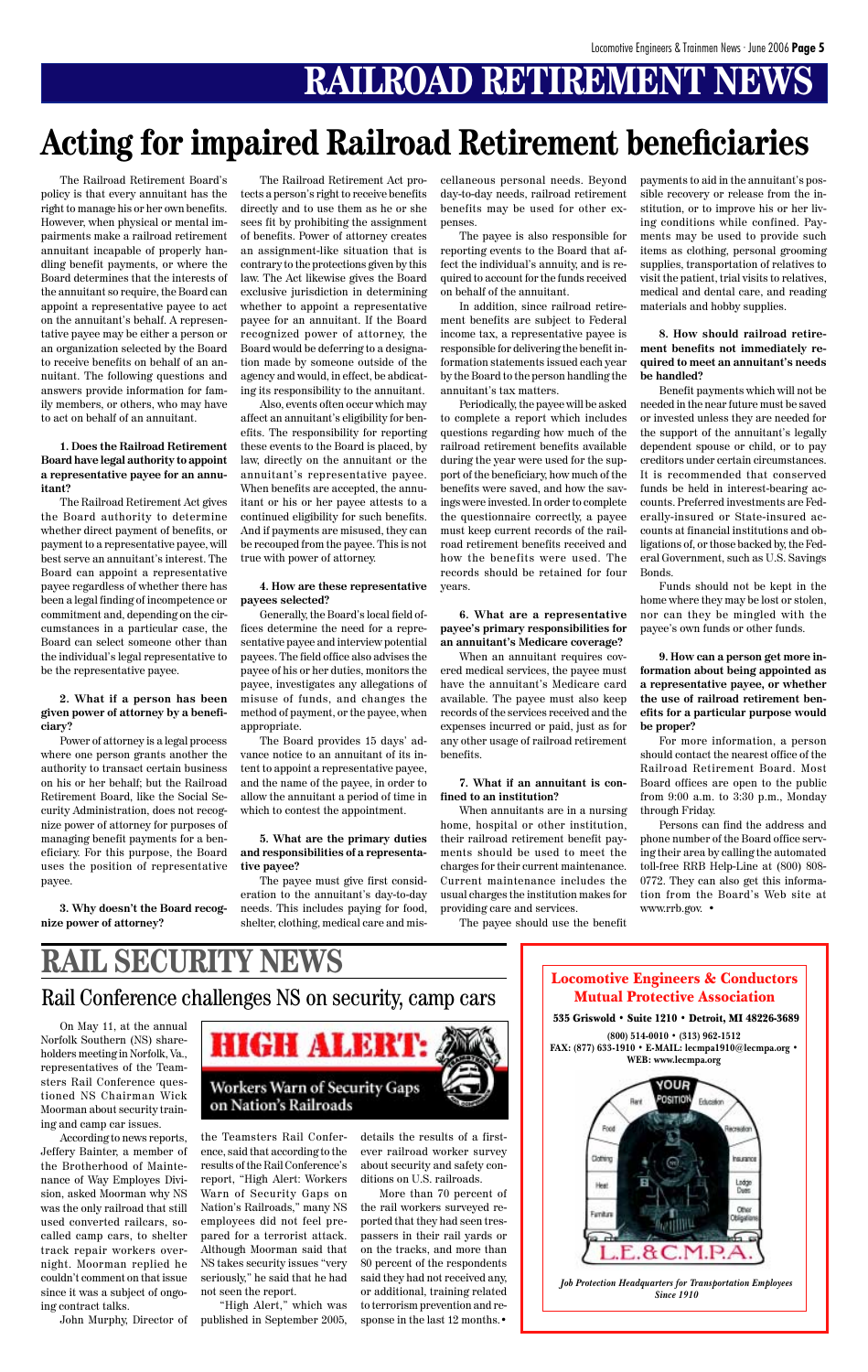## **BLET NEWS**

#### **By Mabel Grotzinger**

*International Vice President Grand International Auxiliary*

I come from a small town in North Central Pennsylvania where my family



had lived for many generations. There was only one occupation in town — railroad work. The town was built for and by the Pennsylvania Railroad in 1866 because

the PRR needed a place to repair steam engines and cars in a central location between Buffalo, N.Y., and Harrisburg, Pa. They named the town Renovo which means to renew. My father, grandfather, and many uncles worked in various capacities in the shops. Since the town only existed for the railroad, everyone worked there. When I was a child, the whistle would blow for lunch and dinner breaks, and I would sit on the curb on the corner of our street waiting for

my dad to come home for meal time. It is still a good memory to think of him walking down the street and picking me up to carry me in the house.

During those years, I noticed the stress the railroad life had on our family. My father never worked in train and engine service but we knew many that did. They seemed to have an even harder life than my family, and I always thought I would never want to marry a railroad man. When I met my Michael, he was going off to join the Navy. We married mid-way through his enlistment time. I thought he would never have to work for the railroad, but I was wrong. After several jobs and many layoffs, his father came home with an application for the railroad. He didn't have a choice so he went to work for the Penn Central railroad where he worked 26 years, mostly on the road. During those years, I raised two daughters basically alone. Holidays were always, "…Well, if dad is home then we will do something." We never made plans, but we accepted it because he had to work.

One thing I never expected was that I would gain an entirely new family, that of the Railroad family. We seem to bond in a special way. We understand the life we lead and no matter how far away from home you are, if you are with railroaders, you feel at home.

My husband recently became sick and, as a result of the illness, he died.

The railroad family became even more present. They were there for me in a way I can never explain.

I became a member of the GIA 20 years ago and I have never regretted it. Michael encouraged me to talk to other railroad wives about their rights under the FELA.

This was the catalyst that pushed me to join the GIA. I realized that as a spouse of a BLET man I could make a difference in the working conditions and also the home life of railroad families. I have seen many men lose their life on the rails these 20 years, some of them friends. I have sat with widows while they waited for the confirmation that their husband was not coming home. I have fought in the halls of Congress to get better work/sleep schedules, and seen many other safety concerns resolved. I cannot say that we

won many battles, but at least we were there to speak out for the BLET and their families.

The GIA has largely been an untapped resource for many years. We can do things that railroad workers



that have not been touched in years. It is my hope that in the next four years, the new administration can be even more active, generating more membership, so we can continue to serve the BLET.

If I have done one thing that has helped a BLET member or their family, then I can say I have just touched the surface of the debt I owe my railroad family. I hope I will be able to serve this organization for a long time because it means so much to me, and the BLET meant so much to Michael. •

# **We all belong to the 'Railroad Family'**

#### *GIA Dialogue*

While record-high gas prices are huring the wallets of most Americans, they are having an unexpected positive impact for BLET members at New Jersey Transit.

According to BLET General Chairman Robert Vallochi, ridership is up and the railroad is expanding to keep up with increasing demand.

"We really have no complaints over here," Chairman Vallochi said. "Things are going really well for us and they should continue to go well for us, especially with the increasing price of gasoline.

In response to rising gas prices and growing congestion in the North East, NJT is expanding operations. According to Brother Vallochi, the carrier is hiring new locomotive engineers, the locomotive fleet is expanding by leaps and bounds and ridership is up. "New Jersey Transit is expanding like crazy," he said. "There is construction everywhere, new stations are opening, yards are expanding. This growth is good for our future." In response to increasing ridership and demand, New Jersey Transit is expanding its operations and increasing its fleet of cars and locomotives. In order to keep up with this expansion, the carrier is hiring over 100 new locomotive engineers this year and — unlike some railroads — New Jersey Transit has given the BLET the authority to train engineers on the new diesels that are being added to the fleet.



"Two of our members created the training program," Chairman Vallochi said. "We have a lot of talented people on our property and the carrier allowed us to not only assemble the training manual, but also to take over the training."

In addition to the new engineers, Chairman Vallochi is anticipating a lot of retirements in the next several years.

"We have over 400 engineers on the property and 85 percent of these have 10 years or less of experience. The other 15 percent are nearing retirement," Vallochi said. "This will give us more opportunity for training of new hires and growing the BLET membership on the property."

The BLET also has the distinction of being the only union on the property to have a contract. The current contract runs through 2008.

"Everyone else is two years behind," Chairman Vallochi said. "We were very fortunate this time.

"This was the quickest we had ever been able to come to an agreement, and it gave us the opportunity to set the pattern, as opposed to having to follow a pattern that was set by another organization," he said. •

## **PASSENGER RAIL NEWS High gas prices keep NJ Transit engineers busy**

From left: BLET members John Snogan, Tom Donovan and Garry Tyo.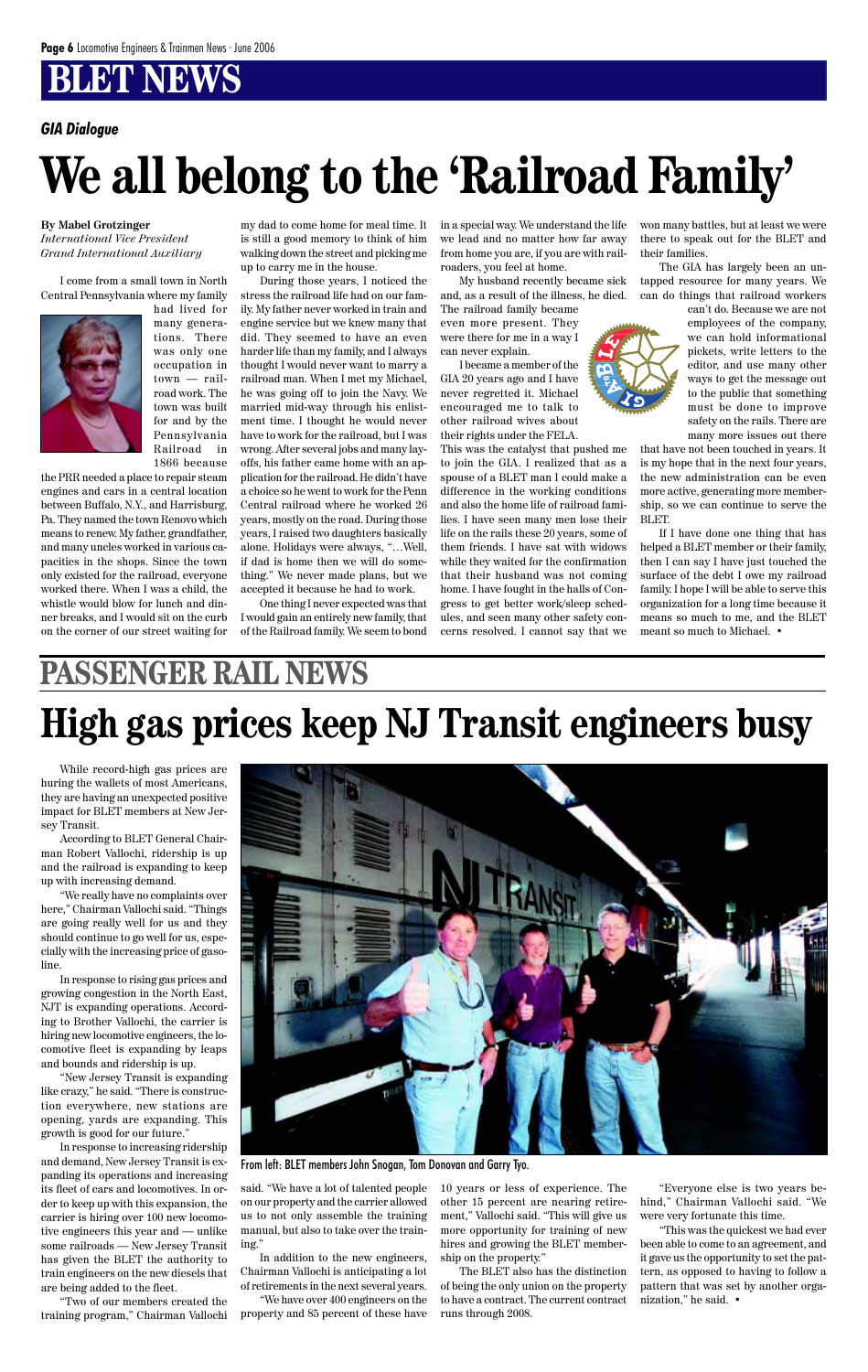## **BLEMS**



|                                                                                                |                                                                                                 | $x \, \zeta \, 70 =$ |
|------------------------------------------------------------------------------------------------|-------------------------------------------------------------------------------------------------|----------------------|
| (Your Name)                                                                                    |                                                                                                 |                      |
|                                                                                                |                                                                                                 | $x \, \zeta \, 70 =$ |
| (Team Member)                                                                                  |                                                                                                 |                      |
|                                                                                                |                                                                                                 | $x \, \zeta 70 =$    |
| (Team Member)                                                                                  |                                                                                                 |                      |
|                                                                                                |                                                                                                 | $x \, \zeta 70 =$    |
| (Team Member)                                                                                  | <b>MAKE CHECKS PAYABLE TO "2006 SWC Golf"</b>                                                   | $Total =$            |
| (Terry Todd phone:<br>(501) 835-8306; and e-mail:<br>$\dot{a}$ ttodd4175 $@$ sb $@$ lobal.net) | Mail this form and check to:<br>Terry Todd, Golf Chairman<br>P.O. Box 6010 . Sherwood, AR 72124 |                      |

### **8:00 a.m. SHOTGUN START — FOUR-PERSON SCRAMBLE**

### **TEAM MEMBERS**

Name and handicap:





petuity the official Presidential records, audiovisual materials, and artifacts of the Clinton Administration. The archival and museum holdings at the Clinton Presidential Library and Museum are the largest within the Presidential Library system. Included in these collec-

tions are approximately 76.8 million pages of paper documents, 1.85 million photographs and over 75,000 museum artifacts.

For more details, you may contact members of the committee: **Al Williams, Chairman** (501) 664-7328, home phone (501) 517-4778, mobile phone ALWMS1@sbcglobal.net **Norman Baker, Co-Chairman** (501) 231-1927, mobile phone njbble@sbcglobal.net **Larry Procell, Arrangements Chair** (870) 717-5900 lwprocell@yahoo.com **Terry Todd, Golf Chairman** (501) 835-8306, office phone (501) 920-3198, mobile phone ttodd4175@sbcglobal.net **Mary Ann Mullins, GIA Chair** (501) 835-8897, home phone mamullins@att.net •